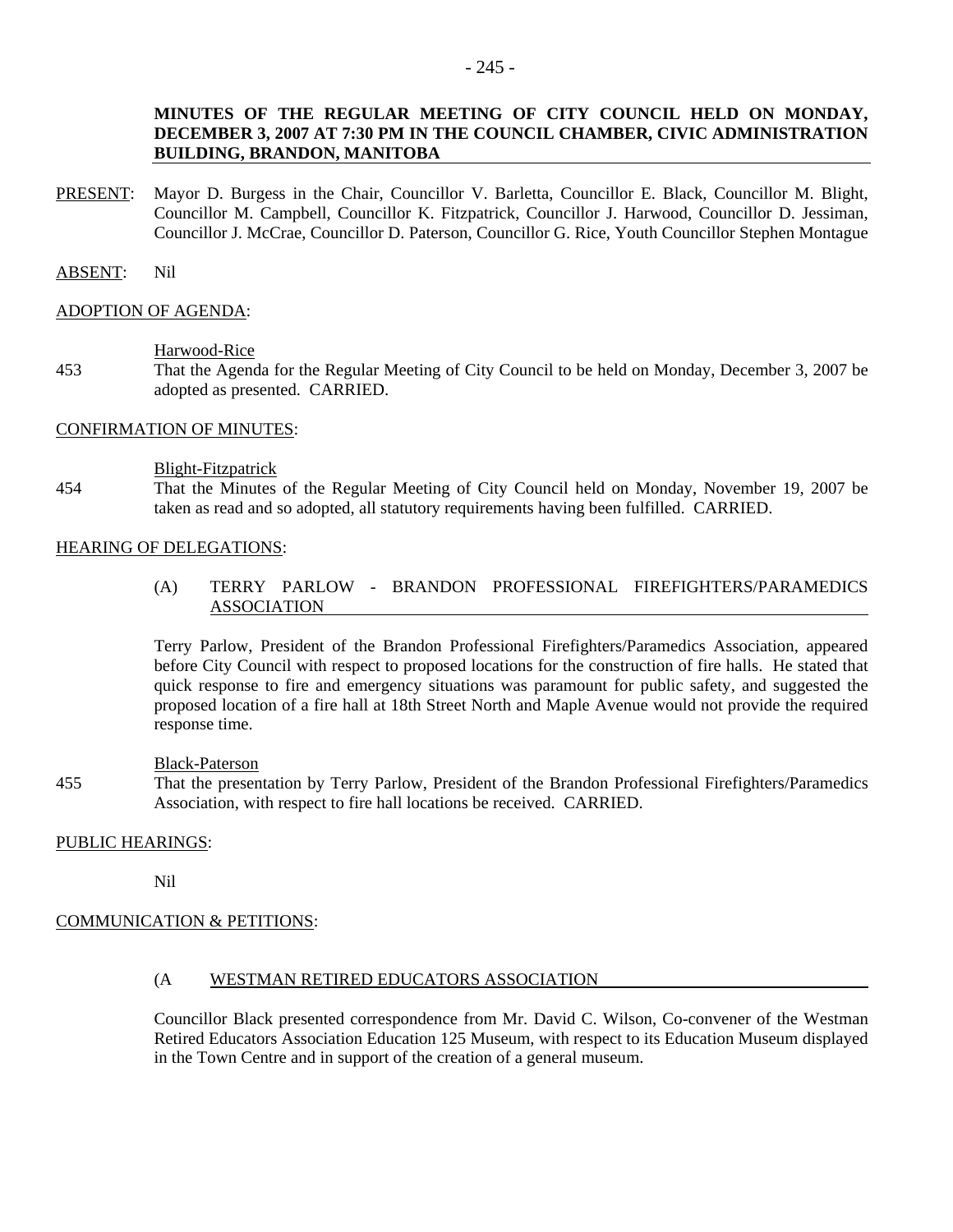## COMMITTEE REPORTS:

# (A) GENERAL MUSEUM ADVISORY COMMITTEE DECEMBER 3, 2007

December 3, 2007 Brandon, Manitoba

 The Mayor and Councillors City of Brandon

Councillor Black provided a verbal summary of the General Museum Advisory Committee dated December 3, 2007.

#### Black-Paterson

456 That the General Museum Advisory Committee report dated December 3, 2007 be received. **CARRIED.** 

#### Black-Paterson

457 That the mandate of the General Museum Advisory Committee be extended to December 1, 2008. CARRIED.

#### Black-Barletta

458 That the mission statement for the General Museum Advisory Committee be approved as follows:

"The Brandon Museum and Archives mission is to collect, conserve, study, exhibit and interpret historic and heritage materials relating to the City of Brandon and its place within the history of Southwestern Manitoba." CARRIED.

#### Black-Harwood

459 That the present members of the General Museum Advisory Committee have their terms extended until an alternative non-profit, community-based organization is established to assume responsibility for the management of the museum/archives. CARRIED.

## Black-Harwood

460 That City Council consider a \$50,000 commitment to the General Museum Advisory Committee (GMAC), as part of City Council's 2008 operating budget deliberations, so that GMAC can proceed with its mandate in 2008 (a request that is already on the agenda for the December 12th, 2007 budget deliberations); and further that City Council authorize GMAC to proceed with applications for matching funds from other levels of Government and/or heritage organizations or foundations. CARRIED.

#### Black-Barletta

461 That the City Manager be authorized to work with the General Museum Advisory Committee to develop a business plan for a museum/archives project in the downtown area that can be used in negotiations with senior levels of Government, foundations, corporations and other potential donors of funds or resources in-kind for the construction and/or operation of a museum/archives. CARRIED.

#### Black-Barletta

462 That a feasibility study be carried out early in the New Year (2008) to determine if the C.P.R. station would be a suitable building for a museum/archives in the downtown area. CARRIED.

#### Black-Harwood

463 That, should the feasibility study confirm the suitability of the C.P.R. station as a home for a museum and archives, the City negotiate with the C.P.R. to acquire the building and adjacent properties. CARRIED.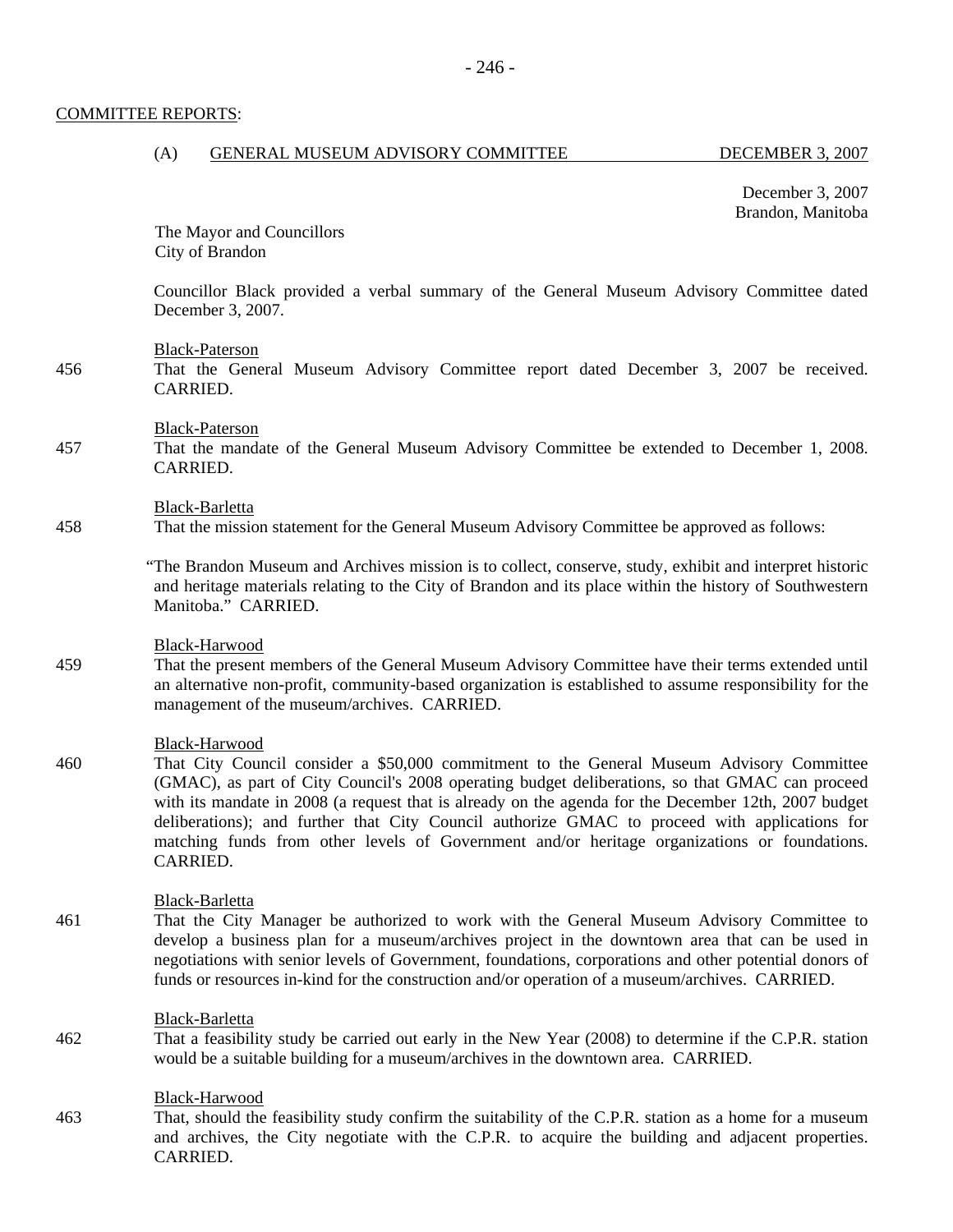# ENQUIRIES:

## (273) UPDATE ON FLEMING SCHOOL SITE

Councillor Harwood referred to previous discussions on the Fleming School site and the process to obtain same. He enquired if an update could be provided.

At the request of the Chair, the City Manager advised the City was continuing with the negotiation process and was hopeful same would be resolved in the New Year. He further advised that the disposal process of a school site had to be dealt with by the Brandon School Division and the Public Schools Finance Board, utilizing very stringent guidelines which stipulated in part, that the property could be used for community or education purposes, and did not guarantee the sale to the highest bidder. He concluded by stating the process would likely take anywhere from eight months to a year to finalize and did not guarantee possession of the property by the City of Brandon.

With respect to the above, Councillor Campbell noted the Brandon School Board had indicated at its recent meeting, that by working together, the timelines could be reduced. She enquired if a formal request had ever been made to the Brandon School Division directly for use of the property as a fire hall and if a written response with respect to proposed timelines could be obtained from the School Division.

The City Manager advised that such a formal request had not been made as both the City and the Brandon School Board were well aware of the stipulations set out by the Public Schools Finance Board however a written response could be obtained.

#### (274) SNOW CLEARING POLICY

Councillor Fitzpatrick noted that it was once again time to provide information on the City's snow clearing policy, inclusive of information on bus routes and whether or not driveways would be cleared this year. He enquired if an update could be provided to City Council and the general public in that regard.

His Worship the Mayor agreed to take this matter under advisement.

## (275) CLEARING OF SIDEWALKS AND BICYCLE PATHS

Councillor Fitzpatrick enquired if information could be provided on the current policy for clearing sidewalks and bicycle paths, inclusive of instruction to staff to avoid blocking sidewalks and back lanes when bicycle paths were cleared.

His Worship the Mayor agreed to take this matter under advisement.

#### (276) SNOW MOBILE ROUTES

Councillor Campbell enquired if information could be provided to City Council and the general public with respect to the legal routes established to allow snow mobiles to exit the City limits, inclusive of what fines would be imposed for not using the established routes.

His Worship the Mayor agreed to take this matter under advisement and suggested use of the City Page for public education.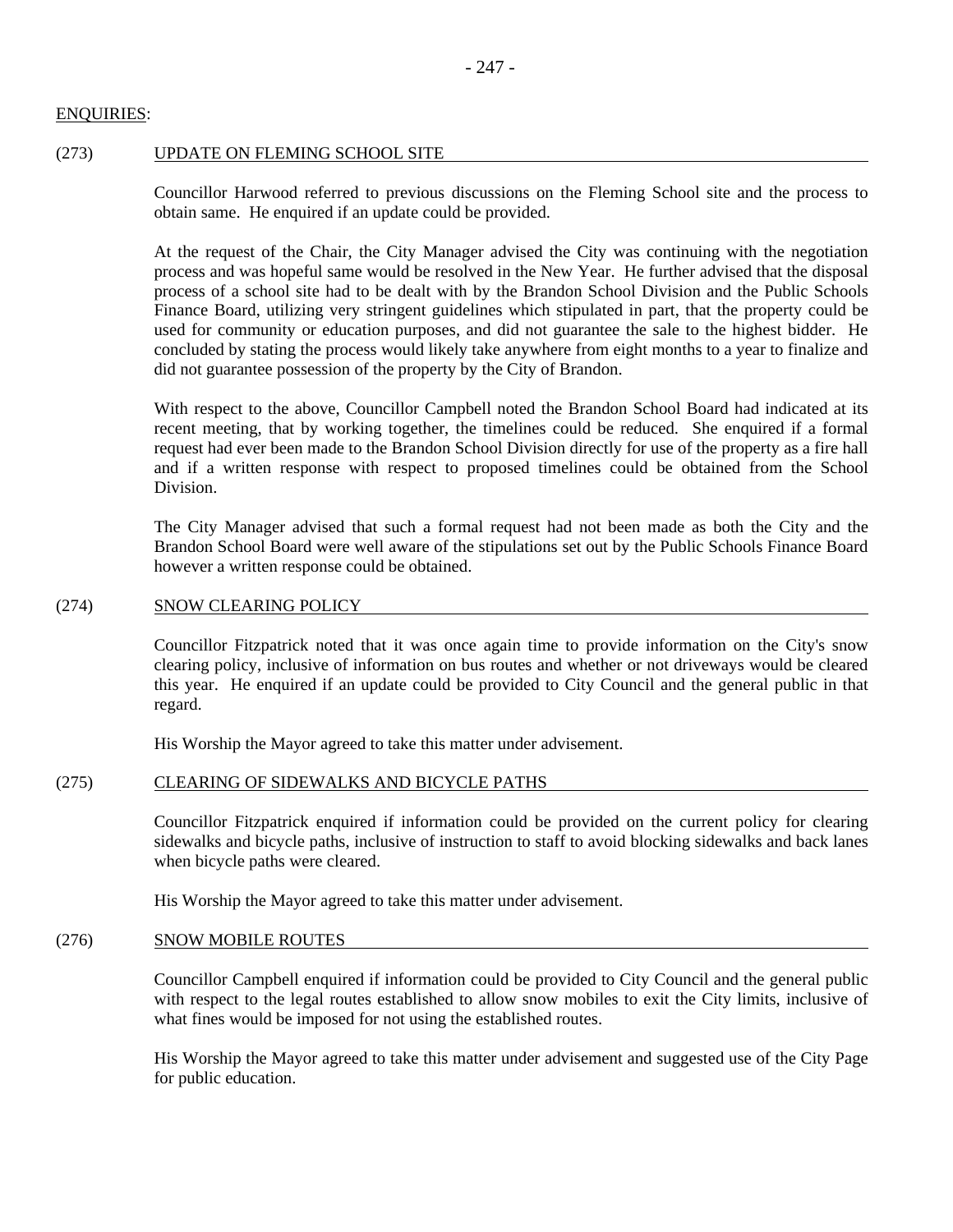## (277) SPEEDING IN VICINITY OF PATRICIA AVENUE AND BRENTWOOD TRAILER PARK

Councillor Campbell reported that she had contacted the Brandon Police Service with respect to taxi vehicles speeding in the vicinity of Patricia Avenue near the Brentwood Trailer Park and enquired if the police could monitor the situation using an unmarked police vehicle.

His worship the Mayor agreed to take this matter under advisement.

# (278) PARKING ON 22ND STREET BETWEEN RICHMOND AND OTTAWA AVENUES

Councillor McCrae referred to previous enquiries raised by Councillor Campbell with respect to the dangerous situation created by allowing vehicles to park along both sides of 22nd Street from Richmond to Ottawa Avenues. He enquired if this situation could be reviewed once again.

His Worship the Mayor agreed to take this matter under advisement.

# (279) PROVINCIAL FUNDING FOR FIREFIGHTER/PARAMEDIC POSITIONS

Councillor McCrae referred to the recent news release from the Province of Manitoba with respect to funding four additional firefighter/paramedic positions for the City of Brandon. He enquired if there had been any indication by the Province as to the term of such funding.

At the request of the Chair, the City Manager advised that the funding was to be sustained funding, included in the annual Provincial grants provided to the City. He further advised that the Province had been made aware that provision of the additional positions was dependent upon the ongoing funding from the Province.

## (280) PUBLIC SECTOR EXPENDITURE AND REVENUE DATA

Councillor Black referred to a presentation made by Dr. Enid Slack at the recent Association of Manitoba Municipalities Annual Convention with respect to the data collected by Statistics Canada on public sector expenditures and revenues. He indicated the information was the property of the Federation of Canadian Municipalities (FCM) and enquired if a copy of same could be obtained. He further indicated that a resolution should be prepared and placed on an upcoming Council agenda for submission to the FCM to lobby the Federal Government to improve the data being collected.

His Worship the Mayor agreed to take this matter under advisement.

## (281) SURVEY BY PROBE RESEARCH

Councillor Black advised that Probe Research was currently conducting a telephone survey of residents in the City of Brandon on municipal service satisfaction and he enquired if said survey had been commissioned by the City.

At the request of the Chair, the City Manager advised that the City of Brandon was currently working with Probe Research to develop a survey to be conducted in the City however same was not finalized. He did indicate that perhaps test questions were being conducted however that was the only possible tie in to the survey being prepared.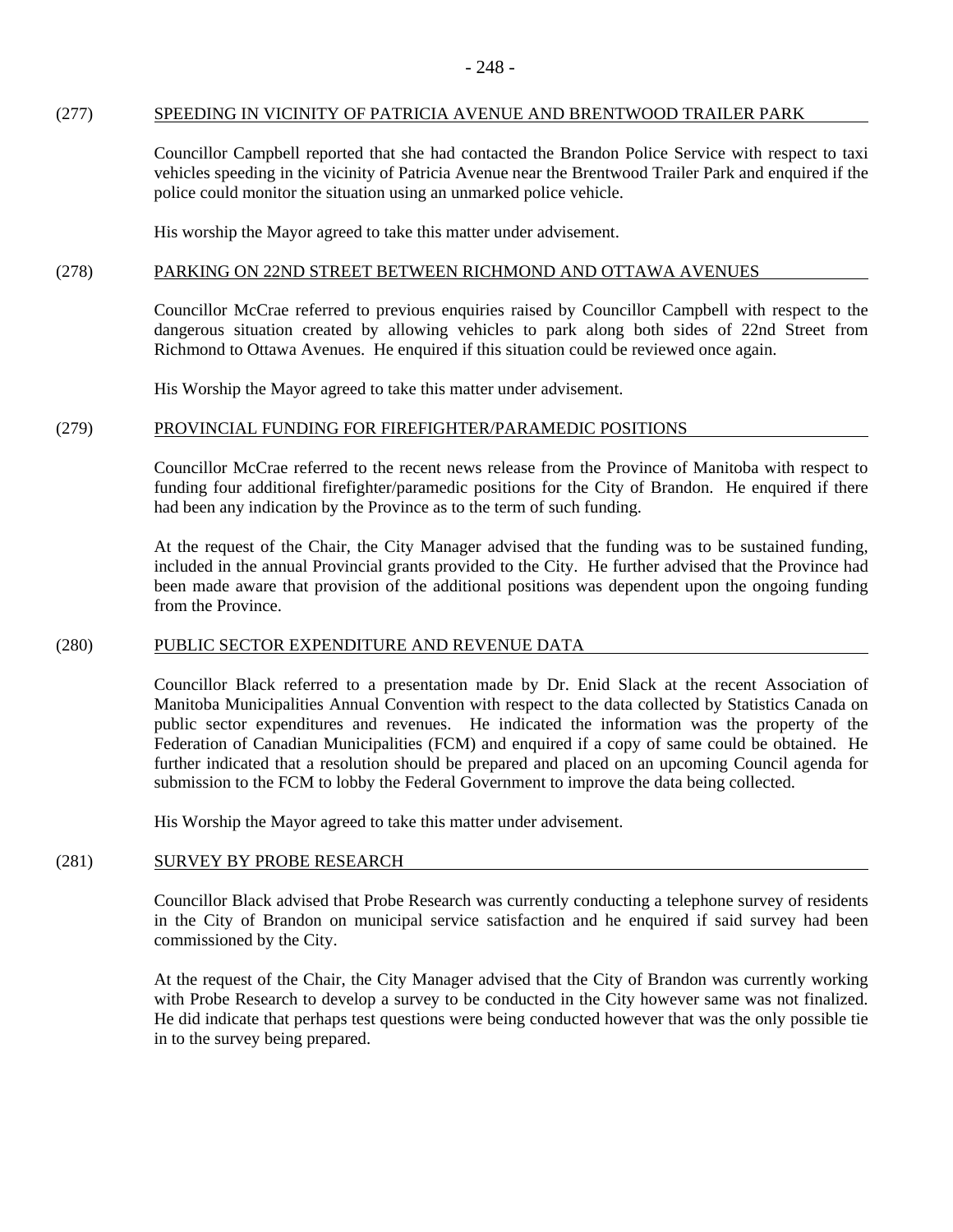## ANNOUNCEMENTS:

# UNIVERSITY WARD MEETING

Councillor Harwood announced that he would hold a ward meeting on Monday, December 10, 2007 at 7:30 p.m. at the West End Community Centre. He noted items of discussion would include the fire hall, Brandon and Area Road Network Study, Solid Waste Management Plan, crime prevention and other ward issues.

# 5TH ANNUAL MANITOBA PROVINCIAL HIGH SCHOOL 5-PIN BOWLING CHAMPIONSHIP

Councillor Jessiman announced that he had been pleased to attend the 5th Annual Manitoba Provincial High School 5-Pin Bowling Championship and banquet. He noted there had been 90 participants involved in the tournament.

## NEW ENVIRONMENTAL SCIENCE LABORATORY

Councillor Black announced that on November 22, 2007, he had attended the opening of the new environmental science laboratory at Brandon University, funded by a series of grants including the Canada Foundation for Innovation and Manitoba Research and Innovation. He noted the lab would contain a lot of new equipment and be of value to the City as it was able to process water and soil samples which previously had to be sent elsewhere for analysis.

## GENERAL BUSINESS:

## (A) LOCATIONS - NEW FIRE HALL(S)

Considered was a report from the City Clerk dated November 28, 2007 with respect to the above.

## Paterson-Jessiman

464 That a new fire hall be built at the southwest corner of 18th Street North and Maple Avenue. CARRIED.

At the request of Councillor Black a recorded vote was taken on the above motion.

FOR AGAINST His Worship Mayor Burgess Councillor Barletta Councillor Blight Councillor Black Councillor Fitzpatrick Councillor Campbell Councillor Harwood Councillor Rice Councillor Jessiman Councillor McCrae Councillor Paterson

## (B) 2008 APPOINTMENTS TO THE BOARD OF REVISION

City Council considered a report from the City Clerk dated November 23, 2007 with respect to the above.

#### Jessiman-Fitzpatrick

465 That the following citizen appointments be and are hereby made to the City of Brandon Board of Revision with terms of office to expire December 31, 2008: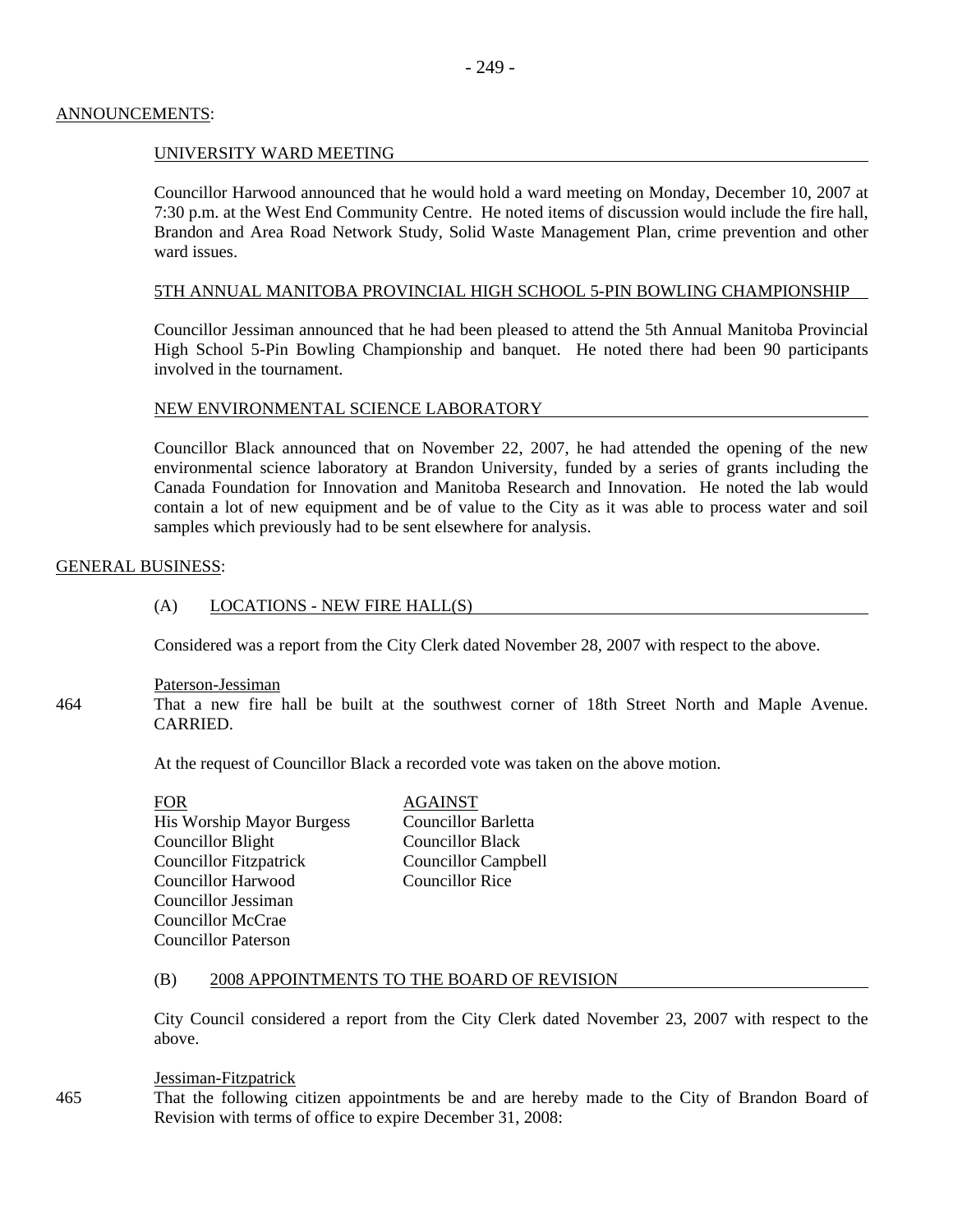Donald Cornell (Chair) Don Partrick Wes Shewchuk Gary Walker

# CARRIED.

#### (C) 2008 APPOINTMENTS TO THE POVERTY COMMITTEE

Submitted for consideration was a report from the City Clerk dated November 23, 2007 with respect to the above.

#### Rice-Paterson

466 That the following citizen appointments be and are hereby made to the Poverty Committee, with terms of office to expire December 31, 2008:

> Dayle Hughson Glen Kruk Heather Sharpe CARRIED.

#### BY-LAWS:

#### NO. 6889 - TO RENAME STREETS IN THE CITY OF BRANDON 2ND AND 3RD READINGS

It was noted that this by-law had received first reading at the November 19, 2007 meeting of City Council.

Black-Jessiman

467 That By-law No. 6889 to rename "Fernwood Avenue" as shown on Plan 679, Plan 41942, and Plan 45570 BLTO to "Sycamore Drive" be read a second time. CARRIED.

#### Black-Paterson

468 That this by-law be read a third and final time. CARRIED.

In accordance with Section 137 of The Municipal Act, a recorded vote was taken on the motion to give By-law No. 6889 third reading.

It was noted that Councillor Campbell was absent during the discussion and vote on the above noted matter.

FOR AGAINST His Worship Mayor Burgess Nil Councillor Barletta Councillor Black Councillor Blight Councillor Fitzpatrick Councillor Harwood Councillor Jessiman Councillor McCrae Councillor Paterson Councillor Rice